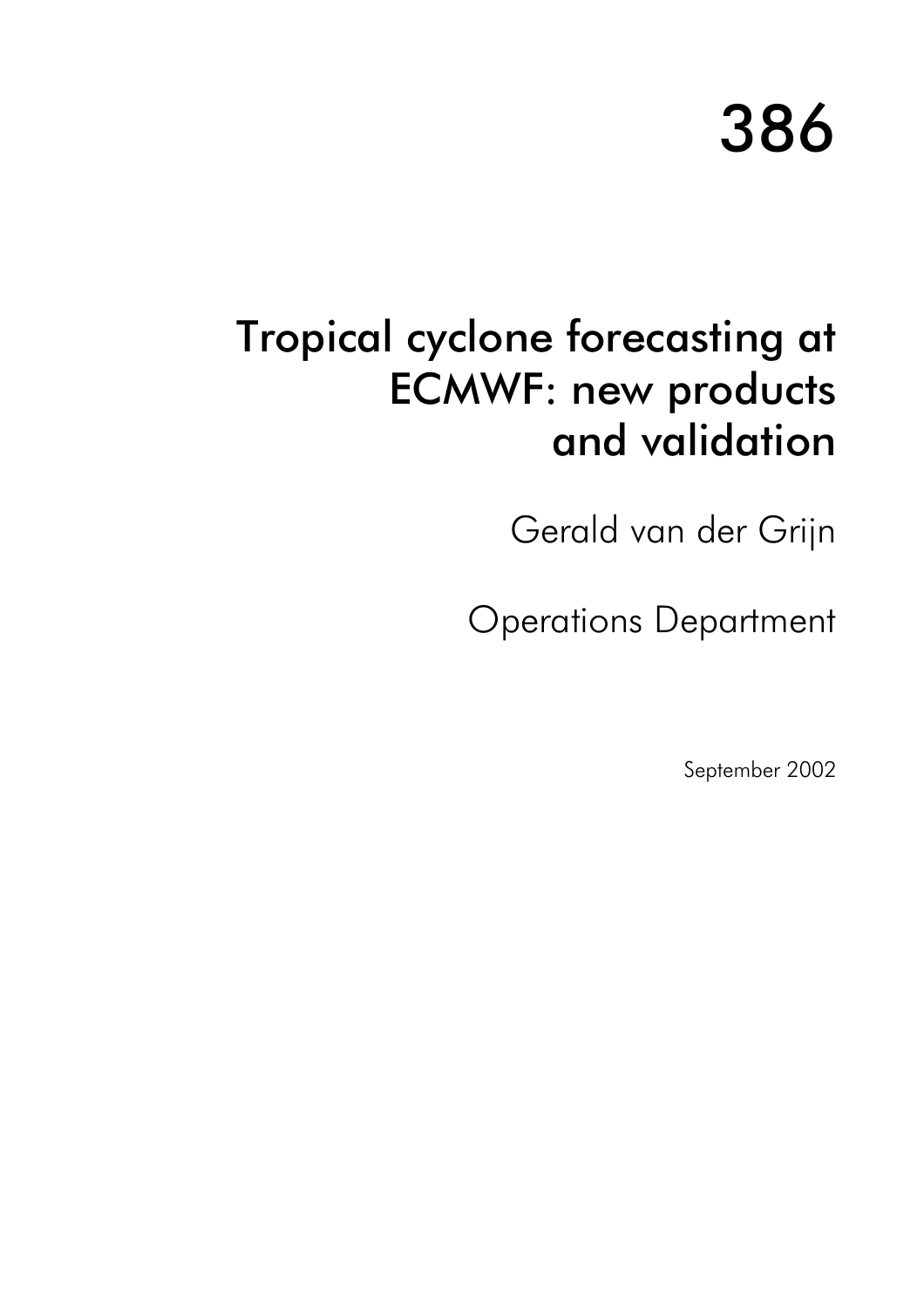For additional copies please contact

The Library **FCMWF** Shinfield Park Reading, Berks RG2 9AX

library@ecmwf.int

Series: ECMWF Technical Memoranda

A full list of ECMWF Publications can be found on our web site under: http://www.ecmwf.int/publications.html

© Copyright 2002

European Centre for Medium Range Weather Forecasts Shinfield Park, Reading, Berkshire RG2 9AX, England

Literary and scientific copyrights belong to ECMWF and are reserved in all countries. This publication is not to be reprinted or translated in whole or in part without the written permission of the Director. Appropriate noncommercial use will normally be granted under the condition that reference is made to ECMWF.

The information within this publication is given in good faith and considered to be true, but ECMWF accepts no liability for error, omission and for loss or damage arising from its use.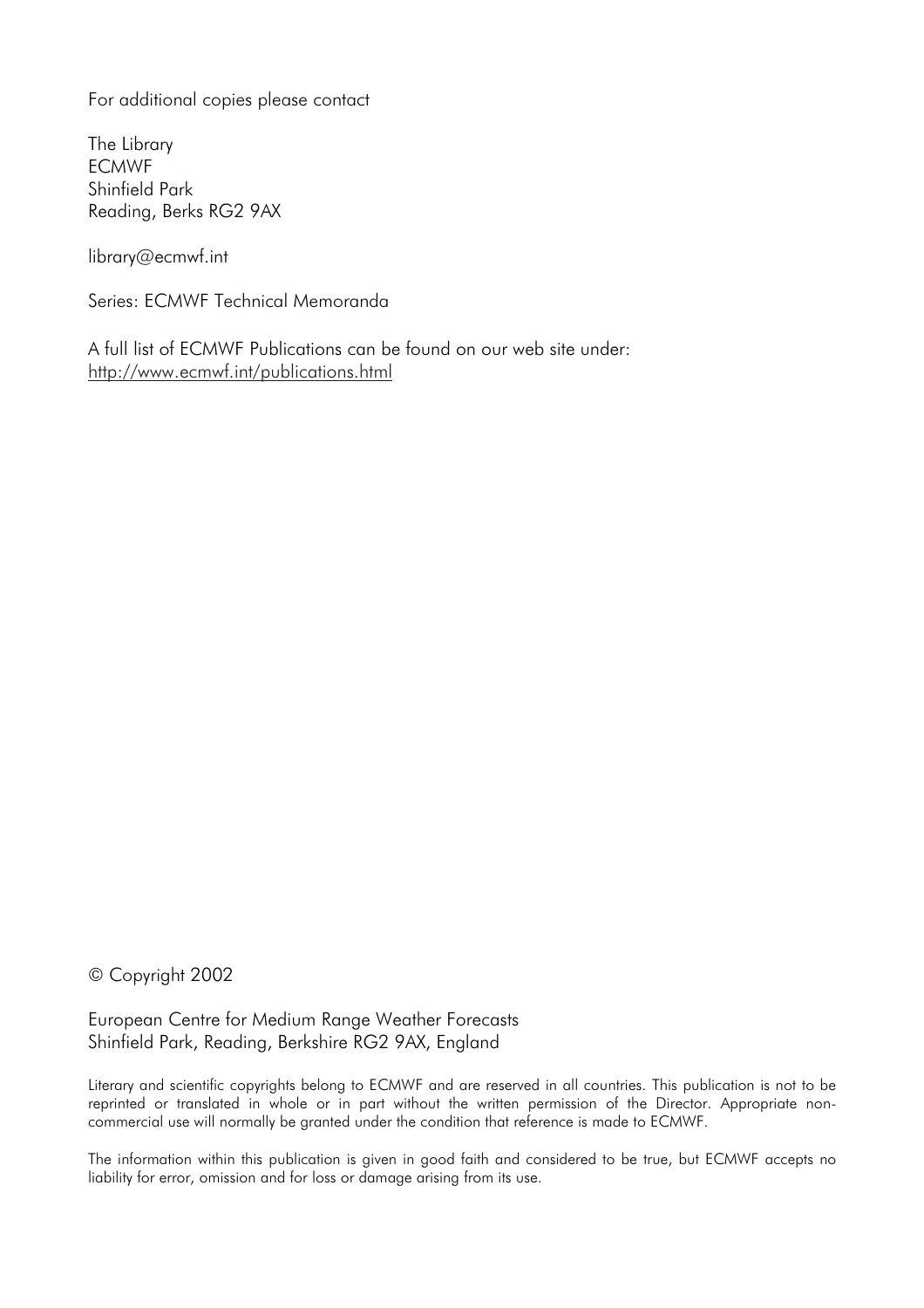

# **1 Introduction**

In recent years ECMWF has increased its focus on severe weather prediction and work has also been done to improve the model performance in the tropics, specifically concerning tropical cyclones (TCs). The aim was to improve the skill of TC forecasts and to reduce the downstream development of forecast errors when TCs enter the mid-latitudes. From 22 January 2002, tropical perturbations were added to the initial perturbations of the ECMWF Ensemble Prediction System (EPS).

In the past, adiabatic singular vector (SV) perturbations were applied only in the mid-latitudes. Barkmeijer et al. (2001) and Puri et al. (2001) found that to benefit from SV perturbations in TC ensemble forecasting, it was necessary to define target areas in the vicinity of TC locations rather than using the entire tropical region and to ignore perturbation growth above 500hPa in a diabatic SV computation. A more recent study regarding the impact of these so-called "targeted tropical singular vectors" on ensemble TC tracks is presented in Palmer et al. (2001).

On the same date, the use of QuikSCAT data in the data assimilation was introduced. The QuikSCAT sea surface wind observations were expected to give valuable information in data scarce areas over the oceans and, therefore, improve the model's analysis and subsequent forecast, in particular with respect to TCs.

To assess the skill of the model with respect to TCs several tools and forecast products have been developed. The TC tracker is the essential tool for TC forecasting and subsequent verification. The tracking algorithm is discussed in section 2. Some recently developed TC forecast products are discussed in section 3. Section 4 deals with the TC verification scores.

# **2 ECMWF tropical cyclone tracker**

Over the past decades several meteorological centres have developed their own tracking algorithm for TCs or mid-latitude cyclones. Although WMO standards for cyclone tracking are lacking, there are some basic principles that are applied in most tracking algorithms. Mean sea level pressure (MSLP) or vorticity (VORT) is usually used to determine a cyclonic centre. The search for the TC centre is usually done in a box or radius around a "first-guess" location. The first-guess location is often obtained by extrapolating past track positions or by advection of the TC with the steering current. The size of the search area is an essential parameter in the tracker. The risk of tracking a synoptic feature that has nothing to do with the initial TC increases with a larger search area. Therefore, care must be taken to ensure that the TC centre that is found not only resembles a TC, but is also the TC that is being targeted. Vitart and Stockdale (2001) describe a TC tracker used for the ECMWF Seasonal Forecasting System. Apart from a minimum in MSLP and a maximum in VORT, their tracker also requires a warm core before a TC can be defined as such. The U.K. Met. Office (UKMO) tracker (Heming, 1994) uses cyclonic vorticity to define the centre of a TC. The NCEP hurricane tracker (Marchok, 2002) however, defines a TC using more than one meteorological parameter (MSLP, 700 and 850 hPa vorticity, 700 and 850 geopotential height, 700 and 850 hPa wind). A description of the so-called "enhanced FNMOC tracker" can be found in Fiorino (2002). This tracker is primarily based on surface wind speed in determining TC centres. Sinclair (1994) describes a tracking algorithm for cyclones in the southern hemisphere (not necessarily TCs).

# **2.1 Input data**

# *2.1.1 Tropical cyclone observations*

TC observations are a vital part in the ECMWF tracker. A TC will only be tracked in the 12UTC model run if there is at least one observation of that TC available in a 6-hour window around the analysis time. In other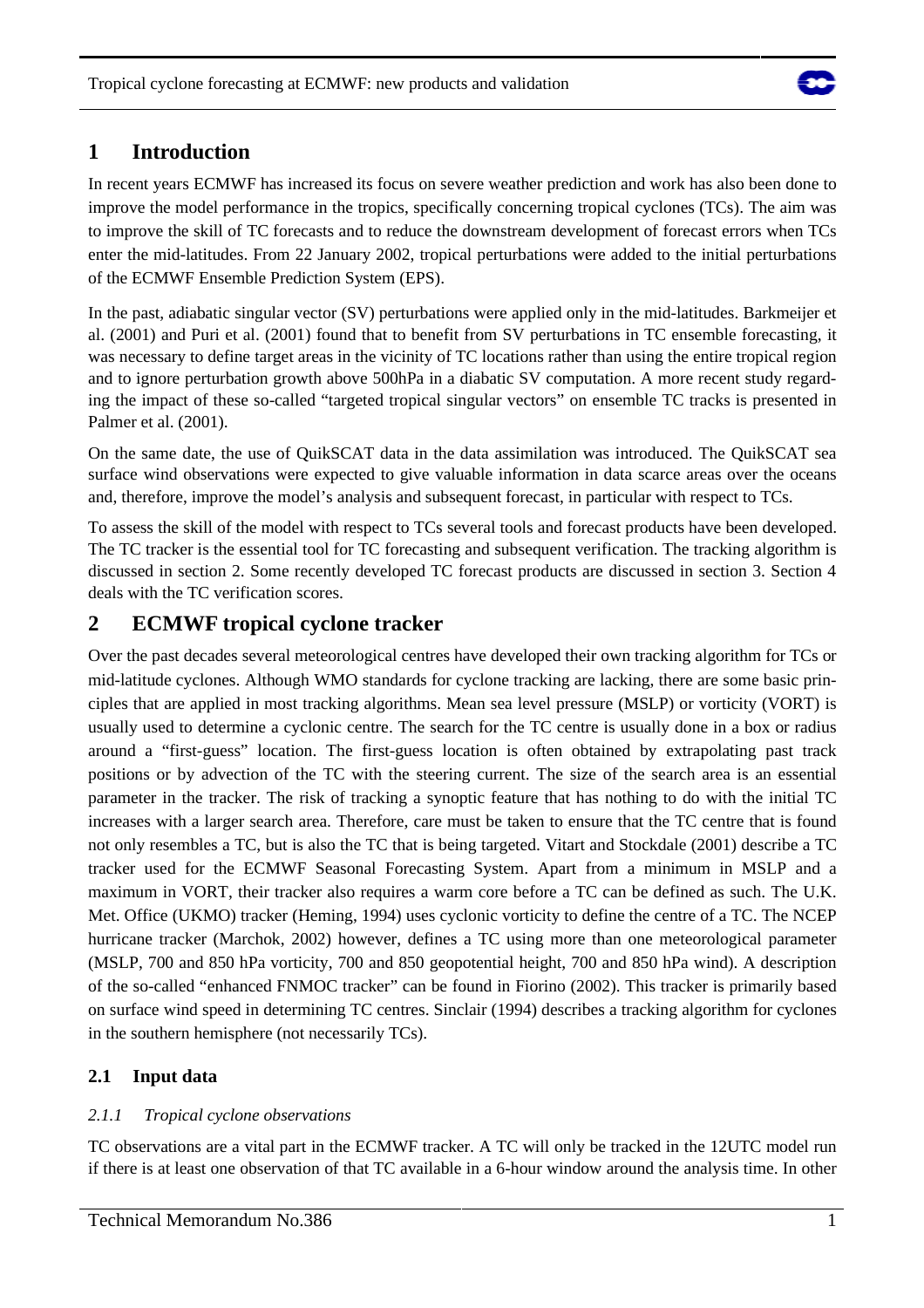

words, the tracking algorithm does not take TC genesis into account - i.e. the forecast development of a TC initiated from an analysis where no TC was present.

TC observations are received from various regional centres around the world such as the Joint Typhoon Warning Centre in Hawaii and the National Hurricane Centre in Miami. The regional centres are responsible for issuing warnings and advisories for TCs that are present in their basin. The reports are usually issued every six hours for each active TC and include information about the estimated location, direction of movement, maximum winds and core pressure of the cyclone.

Some centres issue "best track" observations for each storm in their area of responsibility. It must be noted that these best tracks may differ from the real time observations received at ECMWF because of additional information becoming available after the issue of the advisory such as satellite or aircraft observations.

### *2.1.2 Model fields*

In principle the tracker can run with any model resolution. The algorithm currently in use at ECMWF uses model data on a 0.5° by 0.5° cylindrical equidistant (lat-lon) grid. Starting from the analysis, TCs are tracked until the 5-day forecast (+120h). The tracking is done with a 12-hour time resolution for the EPS and a 6 hour time resolution for the high-resolution deterministic model.

# **2.2 Tracking algorithm**

The tracking algorithm currently in use at ECMWF is based on extrapolation of past movement, the midtroposphere steering flow  $(V_{av})$ . The steering flow and the previous displacement vector are used to calculate

the first guess position of the next tracking point.

The dominant influence on TC movement is the large-scale steering flow. However, determination of the steering flow for a given TC is not unique and many different levels and layers have been proposed for use. Generally, more intense storms extend higher in the troposphere and have higher steering levels (Dong and Neumann, 1986). The steering flow in the ECMWF TC tracker is a layer average of the 850hPa, 700hPa and 500hPa wind. To separate the TC wind field from the large-scale environmental wind fields a very low T20 spectral resolution is used.



*Figure 1: Schematic overview of ECMWF tracking algorithm*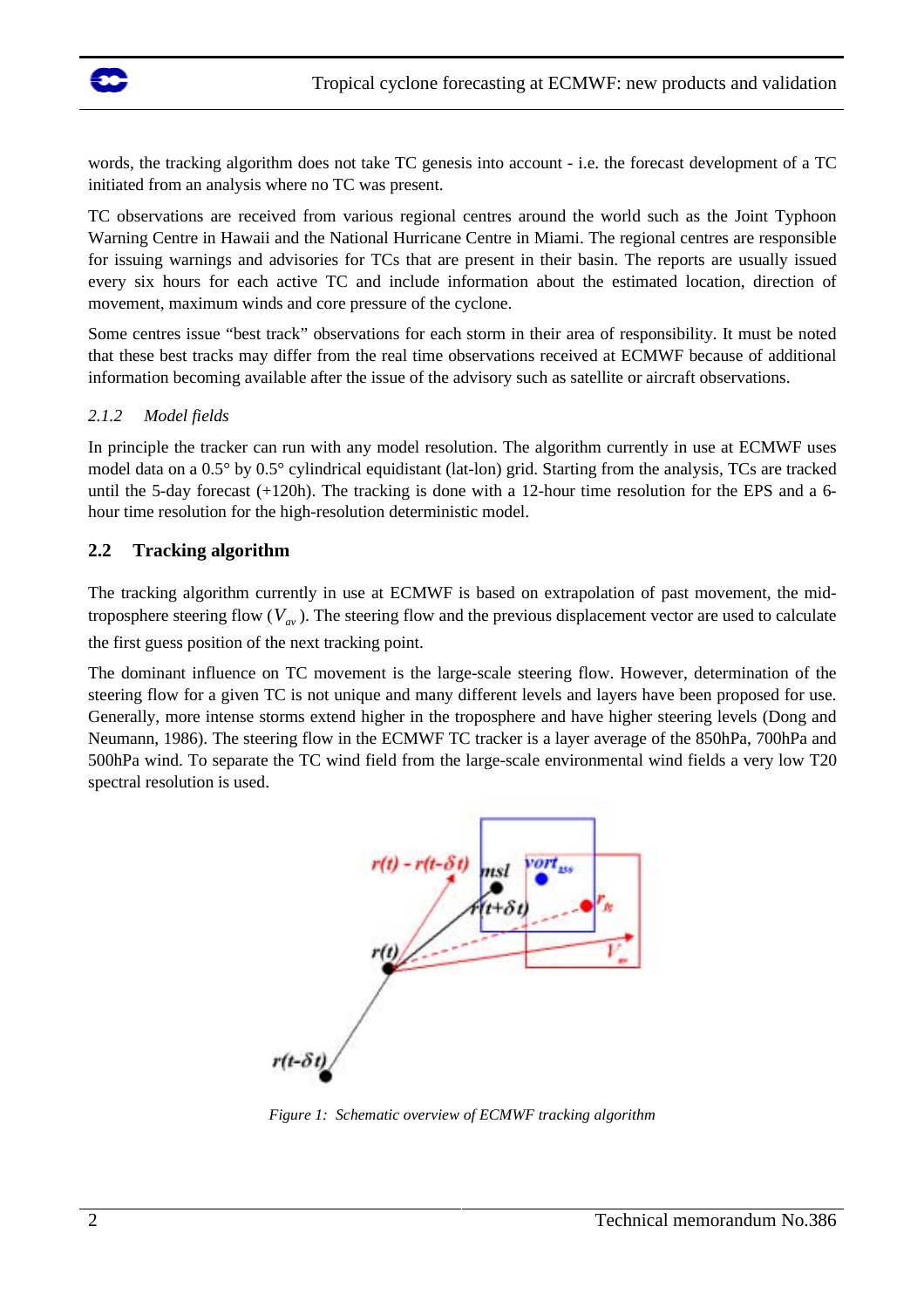If a TC is verified in the analysis it will be tracked in subsequent forecasts. Fig. 1 gives a graphical representation of the tracking algorithm. At forecast time  $t$ , a TC is present at  $r(t)$ . The first guess position vector for the next-track position  $r_{fg}$  at time  $t + \delta t$  is based on a weighted combination of the previous displacement,  $r(t) - r(t - \delta t)$ , and the steering flow,  $V_{av}$ , and can be written as (adaptation from Sinclair, 1994):

$$
r_{fg}(t + \delta t) = r(t) + w_m[r(t) - r(t - \delta t)] + (1 - w_m)V_{av}\delta t
$$
\n(1)

 $w_m$  is a weight and has a value between 0 and 1. The choice of  $w_m$  is a measure of the degree of reliance on the past motion: the shorter  $\delta t$ , the closer  $w_m$  will be set to 1. In the ECMWF TC tracker,  $w_m$  is set to  $\frac{1}{3}$  when using EPS fields (12h forecast steps) and  $w_m$  is equal to  $\alpha \frac{1}{2}$  when using high-resolution deterministic fields (6h forecast steps).

When the first guess ( $r_{fg}$ ) of the next track position has been calculated, a search is made for the maximum (or minimum on southern hemisphere) of VORT<sub>850</sub> in a 7<sup>°</sup> by 7<sup>°</sup> box centred on  $r_f$ . A similar box is then applied around the  $VORT<sub>850</sub>$  extreme in which a search is made for the minimum in MSLP. Finally, the position of this gridded MSLP minimum is interpolated to a sub-grid location using the scheme that is presented in the appendix. The location of the MSLP minimum becomes the next track point,  $r_{t+\delta t}$ .

The tracker stops if one (or more) of the following conditions is met:

- The centre of a TC is not between  $45^{\circ}$ S and  $45^{\circ}$ N.
- The absolute value of the VORT<sub>850</sub> extreme is below  $7x10^{-5}s^{-1}$
- The value of the MSLP minimum is above 1010hPa.

If for any reason the tracker stops before reaching the maximum forecast step  $(t+120)$ , a flag is put in the tracker output representing the reason for the cancellation of the tracker.

# **3 Tropical cyclone forecast guidance**

The concept of probability forecasting is important when dealing with severe weather prediction. A forecaster is not necessarily interested in the best possible estimation of future weather. The severest and often less likely scenarios need most attention in severe weather prediction.

Conventional probability maps are useful in assessing the likelihood of a certain event at a specific location. Fig. 2 shows a wind probability map related to TC 11S, also known as Hary. A drawback of such a probability map is that probability values do not always "add up". In theory, probability values can be very low even when all EPS members support a specific event (e.g. 10m wind speed exceeding 25 m/s). For example, probabilities will not be higher than 2% if all 50 EPS members predict the event but all at different grid points or at different time steps.

The information obtained by the tracker can be used as a basis for a different type of probability map.

# **3.1 Strike probability**

The tracker generates 50 perturbed plus 1 unperturbed control track (CTRL). From these tracks it is possible to calculate the probability that a TC will be at a certain location at a certain time. However, note that a forecaster is often more interested in *whether* a TC will affect a certain area than *when* that TC will hit a specific location; the *exact* location of the TC is of less importance.

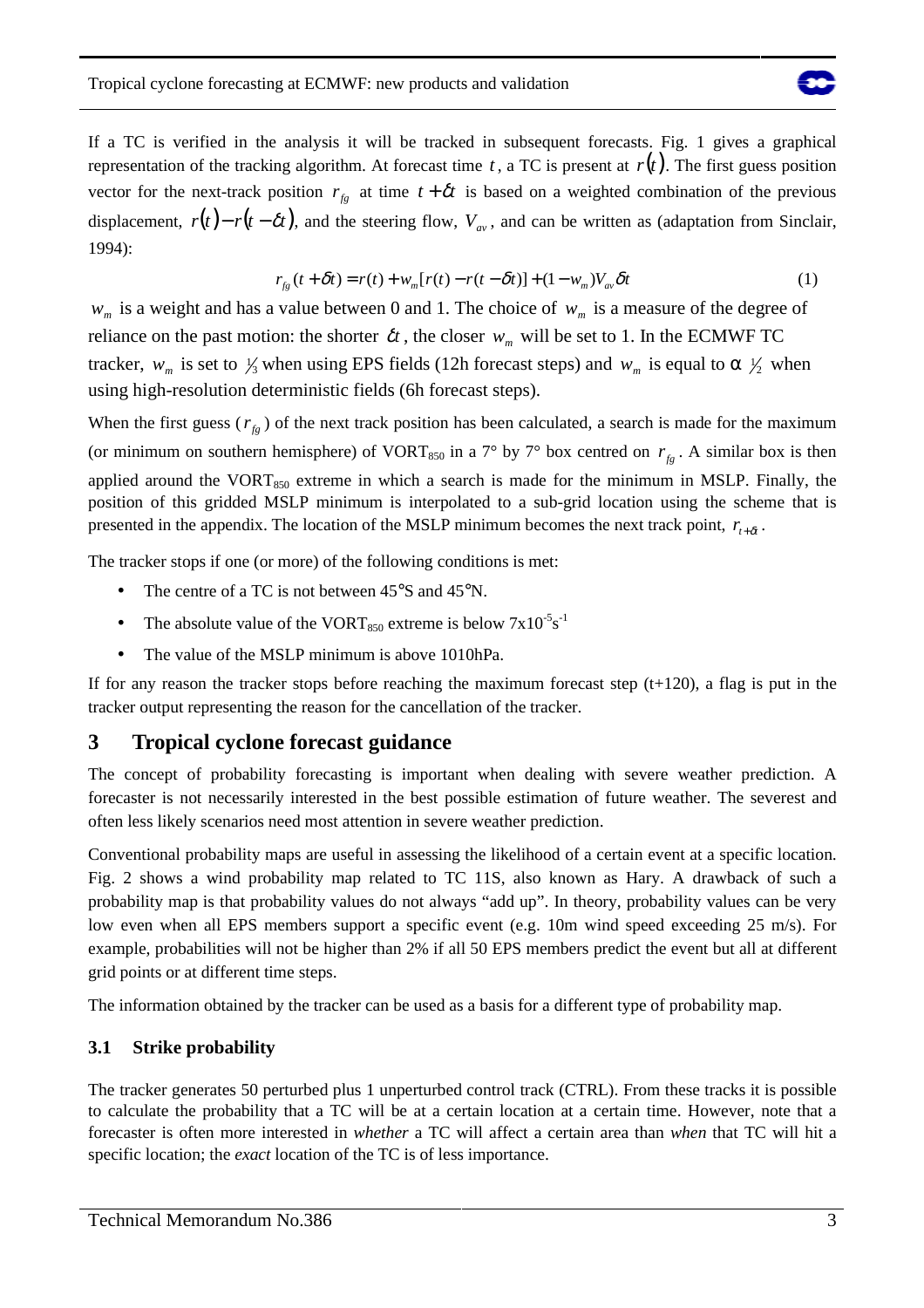



*Figure 2: Conventional probability map (left tile) shows the probability that the 10m wind exceeds 25m/s at t+72h in the area of TC 11S; strike probability of TC 11S (right tile) is based on 51 EPS tracks (50 members (blue) + 1 CTRL (green)); the track of the high-resolution deterministic model (OPER) is shown in black* 

The concept of "strike probability" originates from this idea. The strike probability is defined as "the probability that a TC will pass within a 65nm radius from a given location at anytime during the next 120 hours". The strike probability is based on the number of members that predict this event, each member having an equal weight. The actual value of 65nm corresponds roughly with the value that is in use at the National Hurricane Center (NHC) in Miami (USA).

An advantage of a strike probability map as presented in Fig. 2 is the elimination of the time dimension. It allows the user to make a quick assessment of the high-risk areas regardless of the exact timing of the event. Another feature of a strike probability map is that it gives the forecaster an estimate of the skill that can be expected from the CTRL. This is because on average the CTRL track error should be equal to the ensemble track spread. In other words, the width of the probability plume is a direct measure of the spread in the EPS and would ideally be a good indicator of the expected error in the CTRL (Buizza, 1997). Elsberry and Carr (2000) also found that a small spread in TC tracks of 5 different models is often indicative of a small consensus track error.

As mentioned earlier, a strike probability map does not give clear guidance about the timing of the event. It also does not give any information about the strength of the TC in terms of wind speed. A strike probability map should therefore always be used in conjunction with other forecast guidance tools.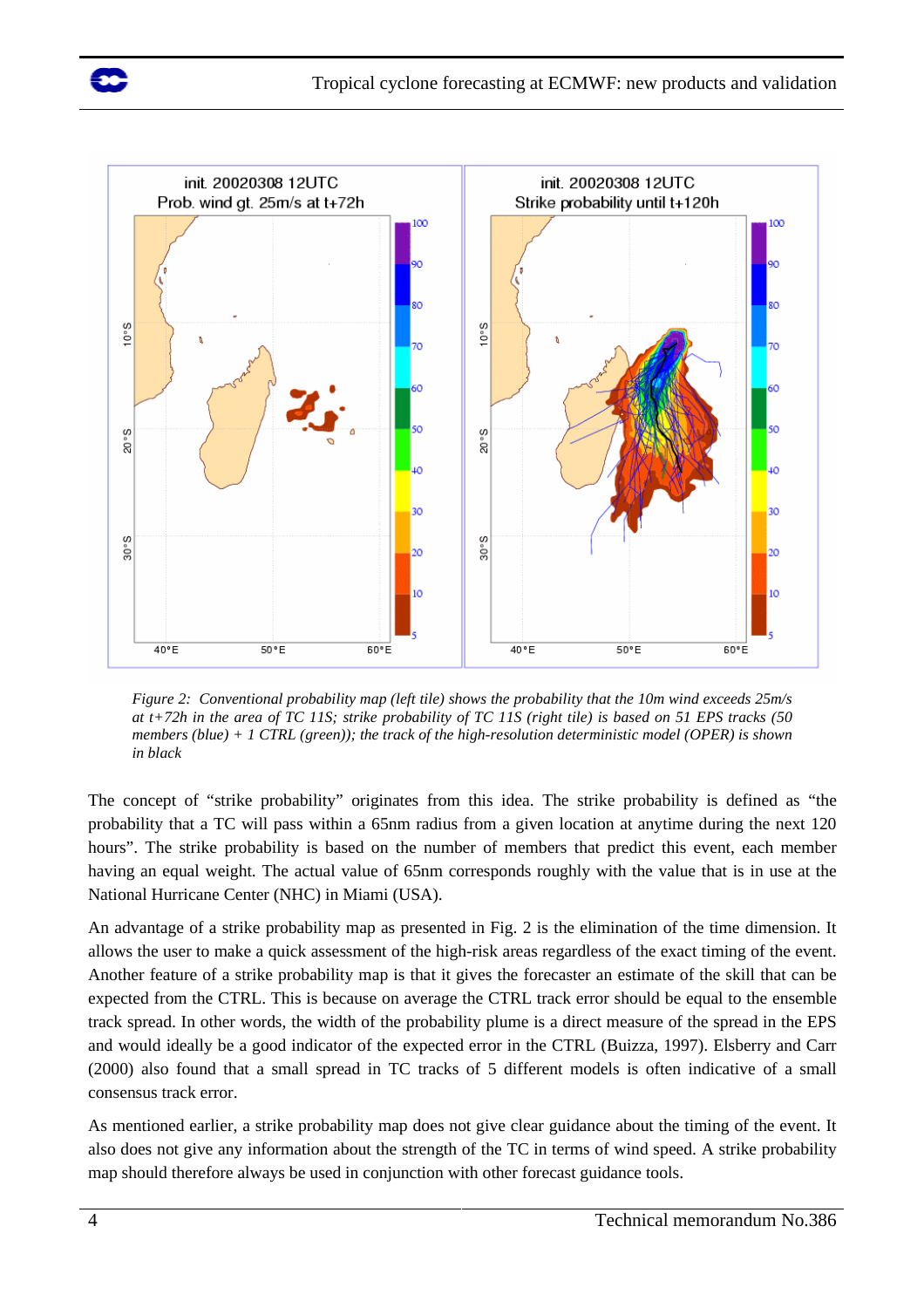

### **3.2 Langrangian time series**

Contrary to a strike probability map, which highlights risk areas at the cost of discarding the time dimension and TC intensity information, a "Langrangian time series" (LTS) is able to highlight the distribution of meteorological parameters like TC core pressure and 10m-wind speed. An LTS shows the EPS distribution associated with a meteorological feature, in this case a TC, rather than the EPS distribution at a certain grid point. In other words, the user of an LTS is focused on the feature rather than the grid point. Instead of determining the EPS distribution at a specific grid point, as it is usually done in conventional probability maps, it determines the EPS distribution in a 7° by 7° box centred on a TC location.

Fig. 3 shows an LTS for tropical cyclone 11S, based on the same model base date as Fig. 2. Fig. 2 suggests that not more than 20% of the EPS members predict wind speeds exceeding 25m/s at t+72. However, the LTS produced with the tracker shows that at this forecast step at least 50% of the EPS members have wind speeds exceeding this threshold.



*Figure 3: Langrangian time series of TC 11S for maximum 10m-wind speed (upper tile) and minimum core pressure (lower tile); EPS distribution: min/max (dashed), 25th/75th percentile (solid black) and median (blue); OPER and CTRL area shown in red and green respectively; the smoothed curves are based on 6-hourly data for OPER and 12-hourly data for the EPS*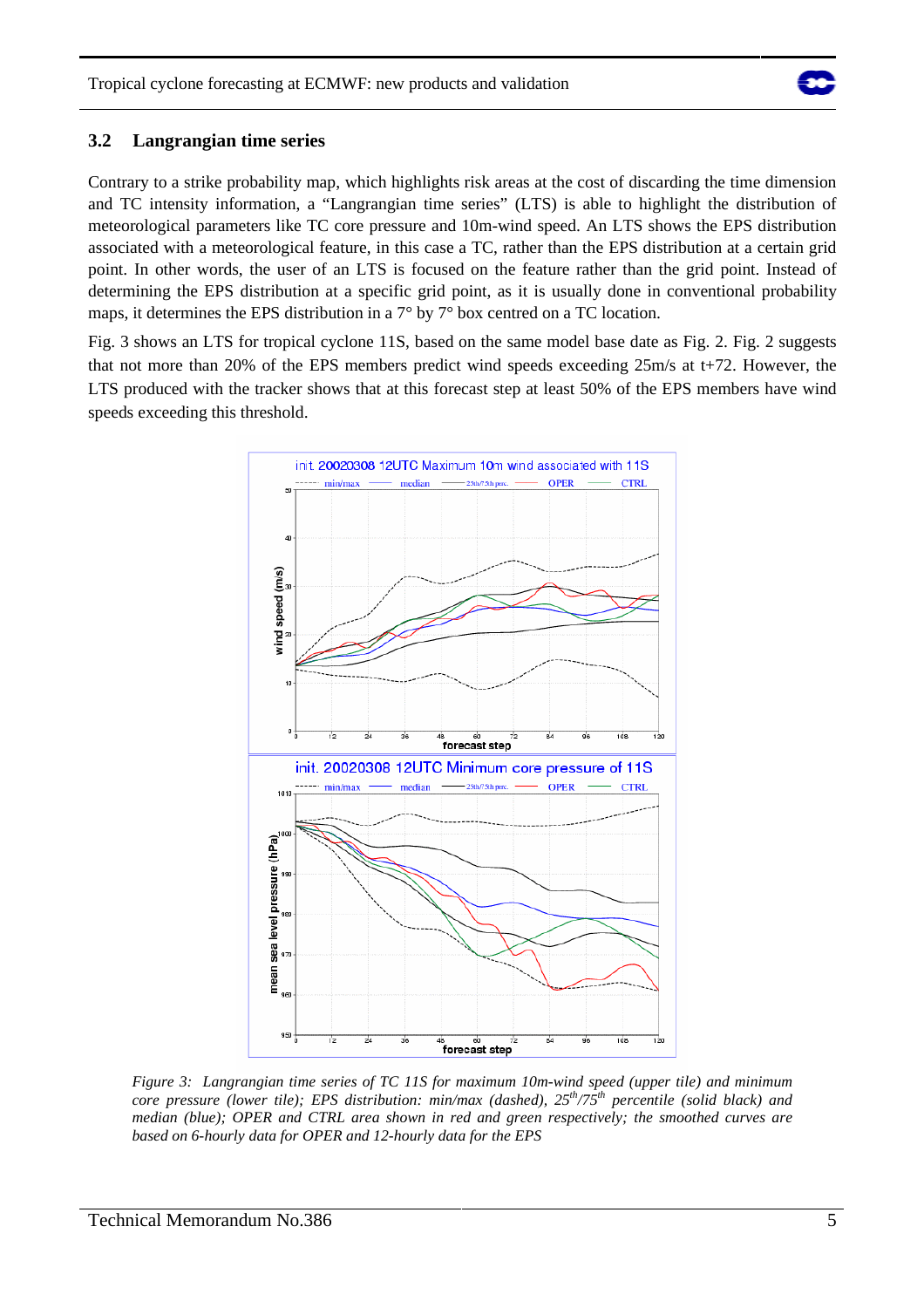

# **4 Evaluating tropical cyclone forecast skill**

As mentioned already earlier, the introduction of QuikSCAT data into the data assimilation was expected to have a positive impact on the model's capability of analysing TCs. Furthermore, the change in the EPS by adding targeted tropical SV was expected to increase the skill of the EPS with respect to TCs, therefore showing a better estimate of forecast uncertainty.

Both model changes have led to the development of a tool, the ECMWF TC tracker, that would make objective verification of TC track forecasts possible.

# **4.1 QuikSCAT and deterministic forecast skill**

The use of QuikSCAT data in the data assimilation was introduced in model cycle 24R3 in January 2002. In order to evaluate the increase in skill, a comparison was made with the previous two model cycles 23R4 and 23R3.

Model cycle 24R3 was run in parallel with 23R4 and 23R3 for the first two weeks of September 2001. The statistics are based on a homogeneous sample containing 56 forecasted cyclone tracks representing 11 independent TCs. A cyclone had to be successfully tracked in all three model cycles in order to be included in the sample. In other words, for each forecast step the sample contains only those TCs that are detected in all model cycles.

Fig. 4 shows the mean core pressure error and positional error for different forecast steps up to t+96. A gradual improvement of skill can be seen with model upgrades. However, despite this increase in skill there is still a large positive bias in core pressure to be seen. The reason for this is that global atmospheric models are simply not (yet) designed to resolve the extreme pressure gradients associated with TCs. The bias is around 18hPa in the analysis and increases to around 25hPa at t+72. The bias seems to decrease, or at least to saturate, later in the forecast. Apparently the model is more capable in developing TCs with a realistic core pressure in the forecast than analysing them in the initial conditions. This surprising result might come from either an analysis being too smooth, possibly because of the reduce resolution (T159) of the minimisation increments, or an over development of TCs in the model, possibly because of a crude representation of the physics or of the interaction with the ocean.



*Figure 4: Core pressure error and position error for different forecast steps (in hours) and model cycles, 23R3 (blue), 23R4 (red) and 24R3 (green); sample taken from 2001-09-01 until 2001-09-14*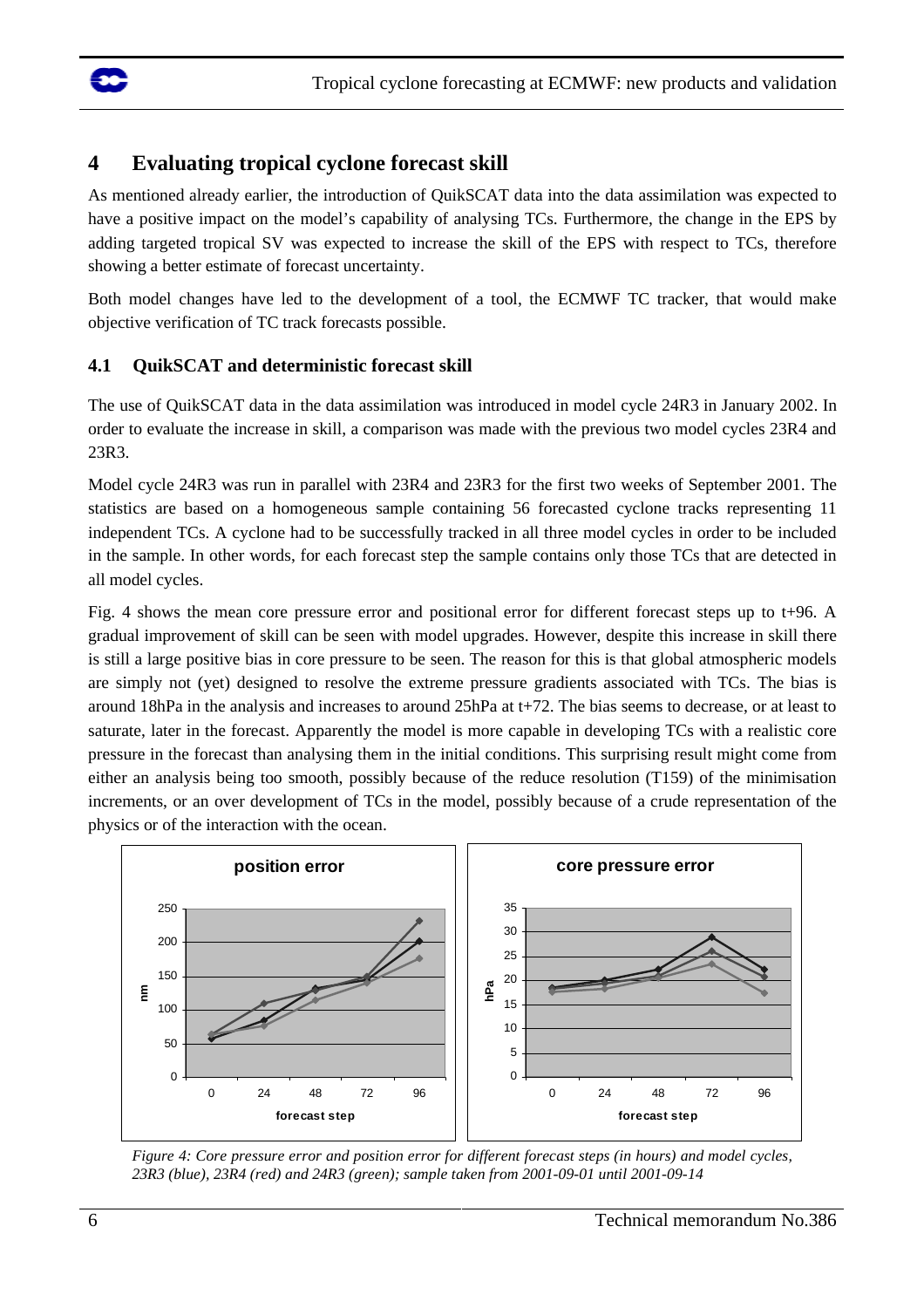

The positional error amounts to around 60nm in the analysis and 111nm at t+48 in the most recent model cycle. These values compare to 20nm and 126nm resp. for UKMO (U.K. Met Office, 2001).

The large difference in positional error in the analysis between ECMWF and UKMO is probably due to the fact that UKMO uses a "TC bogusing" technique in their analysis. In addition, a different tracking algorithm than described in section 2 was used in gathering these statistics. The ECMWF TC tracker used for Fig. 4 determined the cyclonic centre on the basis of the  $VORT<sub>850</sub>$  extreme rather than the MSLP minimum as described in section 2. In most cases the centre of a TC as defined by  $VORT<sub>850</sub>$  will not differ greatly from that defined by MSLP. In some cases however, when the TC is very asymmetric, the two methods will produce considerably different results. It should be noted as well that the UKMO statistics mentioned above are based on September 2001 whereas the ECMWF sample contains only the first two weeks of that month.

# **4.2 Targeted tropical singular vectors and ensemble forecast skill**

The implementation of model cycle 24R3 also included the introduction of targeted tropical SVs in the EPS. To evaluate the impact on probabilistic TC forecasts, 24R3 was run in parallel with (at that time operational) model cycle 23R4, both in EPS mode. The parallel run was done for two periods: 1 September 2001 until 14



*Figure 5: EPS spread versus CTRL error for model cycles 23R4 (blue) and 24R3 (red) for different forecast steps; to provide an estimate of the conditional mean error, the sample has been divided into equally sized bins (squares)*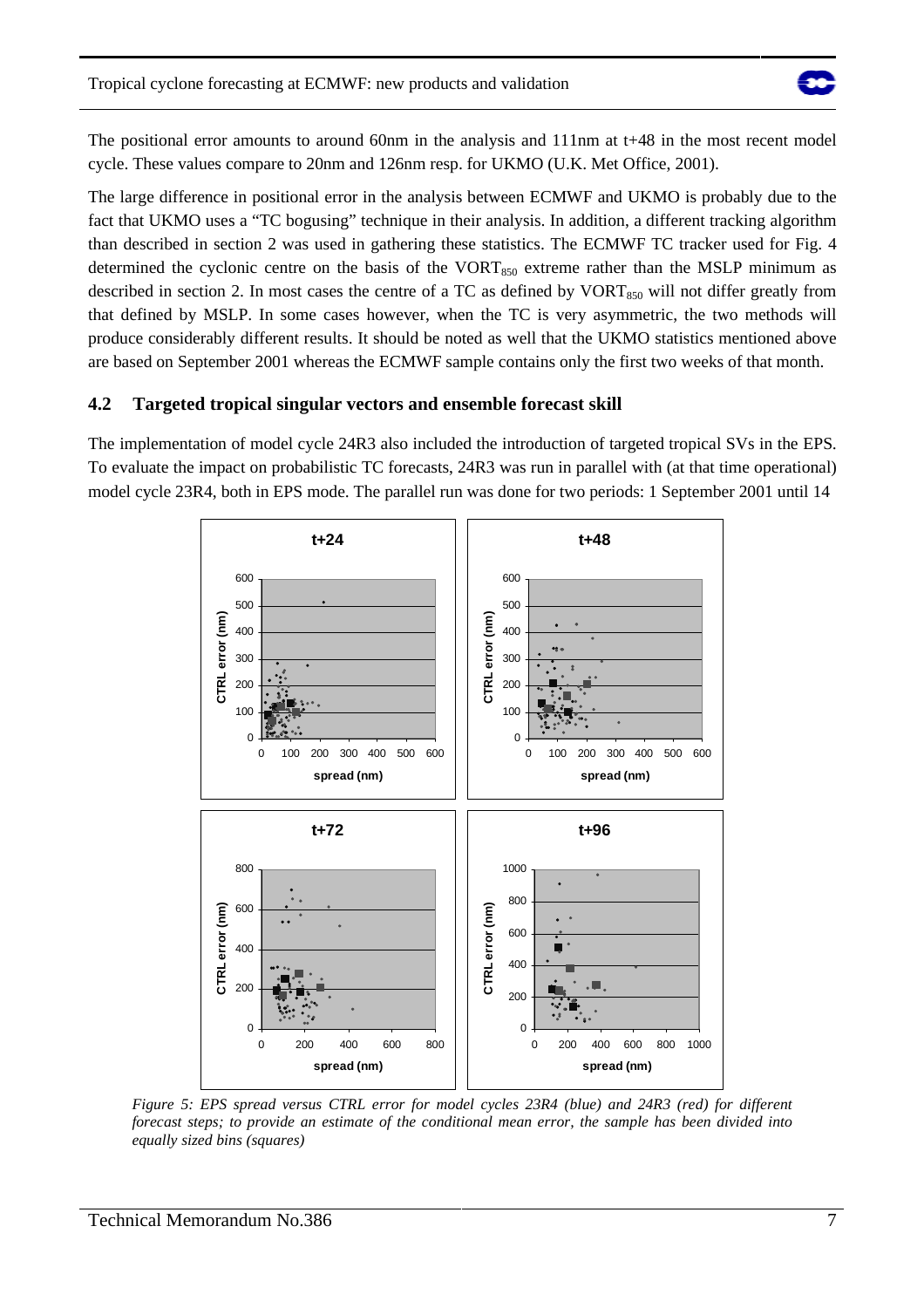

September 2001 and 20 October 2001 until 6 November 2001. For convenience this period will be referred to as SON 2001. During SON 2001 there were 86 probabilistic forecasts representing 17 different TCs.

Figure 5 illustrates the spread-skill relationship for 23R4 and 24R3 for different steps. The spread is defined as the standard deviation of the distance between the ensemble tracks and the mean ensemble track. Skill is measured by the distance error between the CTRL track and observed TC positions. Ideally, the spread would be a good indicator of the CTRL skill, which would result in points close to the unit line in Fig. 5.

For most forecast steps model cycle 24R3 shows a better correlation between spread and skill than 23R4. Especially at t+24 and t+48 a low spread in 24R3 is on average followed by a small CTRL error. At t+72 and t+96 the picture is not so clear anymore. More verification results are needed in order to determine whether the weak spread-skill relationship at t+72 and t+96 is due to the EPS itself or simply a sample size artefact.

An important aspect of a probabilistic forecast system is its reliability. The reliability measures the ability of the system to forecast accurate probabilities. In other words, does a 60% probability really mean that the event will verify on average in 60 cases out of 100. Using a perfect forecast system and a large sample of forecasts, a 20% forecast probability will only verify in 20% of those cases.



*Figure 6: Reliability diagram (left) and ROC (right) for the forecast probability that a TC will pass within 65nm anytime during the first 120 hours of the forecast; red lines: cycle 23R4, blue lines: cycle 24R3; each point on the ROC corresponds to a different threshold: from top-right to bottom-left these are 0%, >0%, >10%, >20%, …, >90% and 100%* 

In a so-called reliability diagram this would result in points lying on the unit line. Fig. 5 shows the reliability diagram for the strike probability (event of a TC passing within 65 nm radius during the next 120 hours). A clear improvement in reliability can be seen in 24R3 over 23R4. However, the system is over-confident in the high probability range. A 95% probability forecast only verifies in 60% of the cases. This might be an indication that the spread is still a bit too low in the early forecast steps.

Another convenient way to summarize the skill of a probabilistic forecast system that can be adjusted by the user's requirement with a variable decision-making parameter is by computing Relative Operating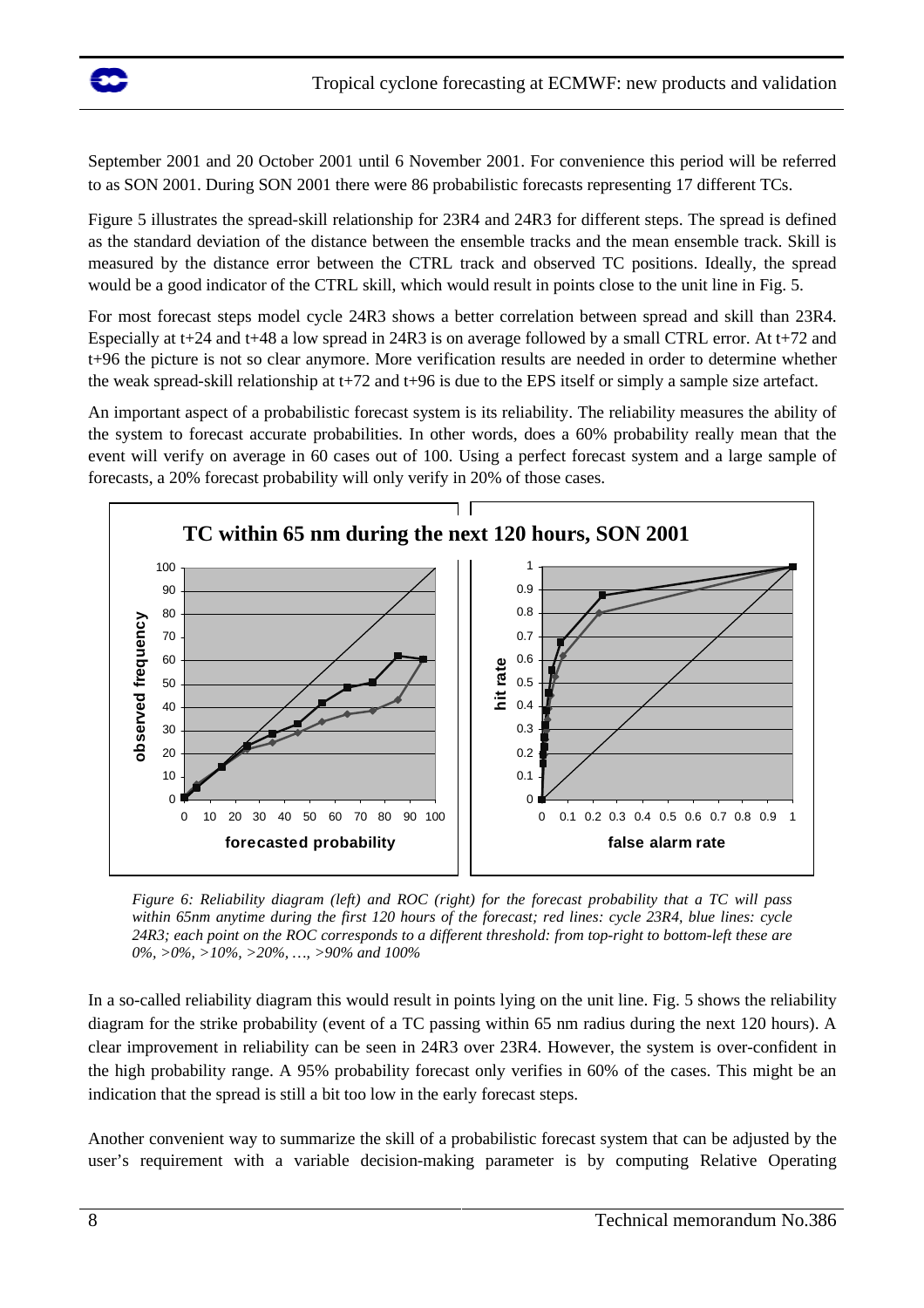

Characteristics (ROC) curves. If the probabilistic forecast system is the EPS TC tracks, then the decisionmaking parameter can be the strike probability. For each strike probability threshold, a contingency table can be made containing the number *h* of "hits" (event forecasted and observed), *f* of "false alarms" (event forecasted but not observed), *m* of "missed events" (event not forecasted but observed) and *z* of "zeros" (event not forecasted and not observed). Each point on the ROC curve corresponds to a different threshold of the strike probability. The closer the ROC lies to the ideal point of (0,1), which means that no false alarms for the event are given and no event is missed, the better the skill of the forecast system. The right panel in Fig. 5 shows the ROC curves for the strike probability for 23R4 and 24R3. Just like the reliability diagram (left panel) a clear improvement of 24R3 over 23R4 can be seen. It must be noted that despite the small values of the false alarm rate (FAR), the actual number of false alarms is quite large. The FAR in a ROC diagram is defined as the number of false alarms per "No" event  $(f)$ ). In severe weather forecasting the *f z* +

value of *z* is usually very high ( $z \gg h$ ). The more commonly used false alarms per "Yes" forecast ( $f \choose$ ) *f h* +

turns out to be much larger. However, taken the severity of the event into account and the loss involved, it is likely that most users will favour a forecast system that is designed to reduce the number of misses at the expense of a higher amount of false alarms.

# **4.3 Tropical cyclone forecast skill during FMAM 2002**

### *4.3.1 Deterministic verification*

The scores for verifying deterministic TC forecasts as presented in section 4.1 are quite limited. The position error, for example, gives an indication of how well a TC track was forecast but gives no information as to whether the forecast errors were resulting from a slow or fast bias in the forecast track or maybe from a tendency to steer pole wards too soon. Error scores that do address these issues are commonly used in TC verification and are known as the along-track error (ATE) and cross-track error (CTE). An explanation of these errors can be found in Fig. 7.



*Figure 7: Diagrammatic explanation of direct position error (DPE), cross-track error (CTE) and alongtrack error (ATE). In this example, the forecast position is ahead and to the right of the verifying observed position (OBS2). Therefore, the ATE is positive (ahead or faster than the observed track) and the CTE is positive (to the right of the best track). The ATE and CTE should be examined together and they are not always conclusive. For example, a very large CTE will result in an ATE that indicates a slow bias, even if the TC has the correct speed. Adapted from Heming (1994).*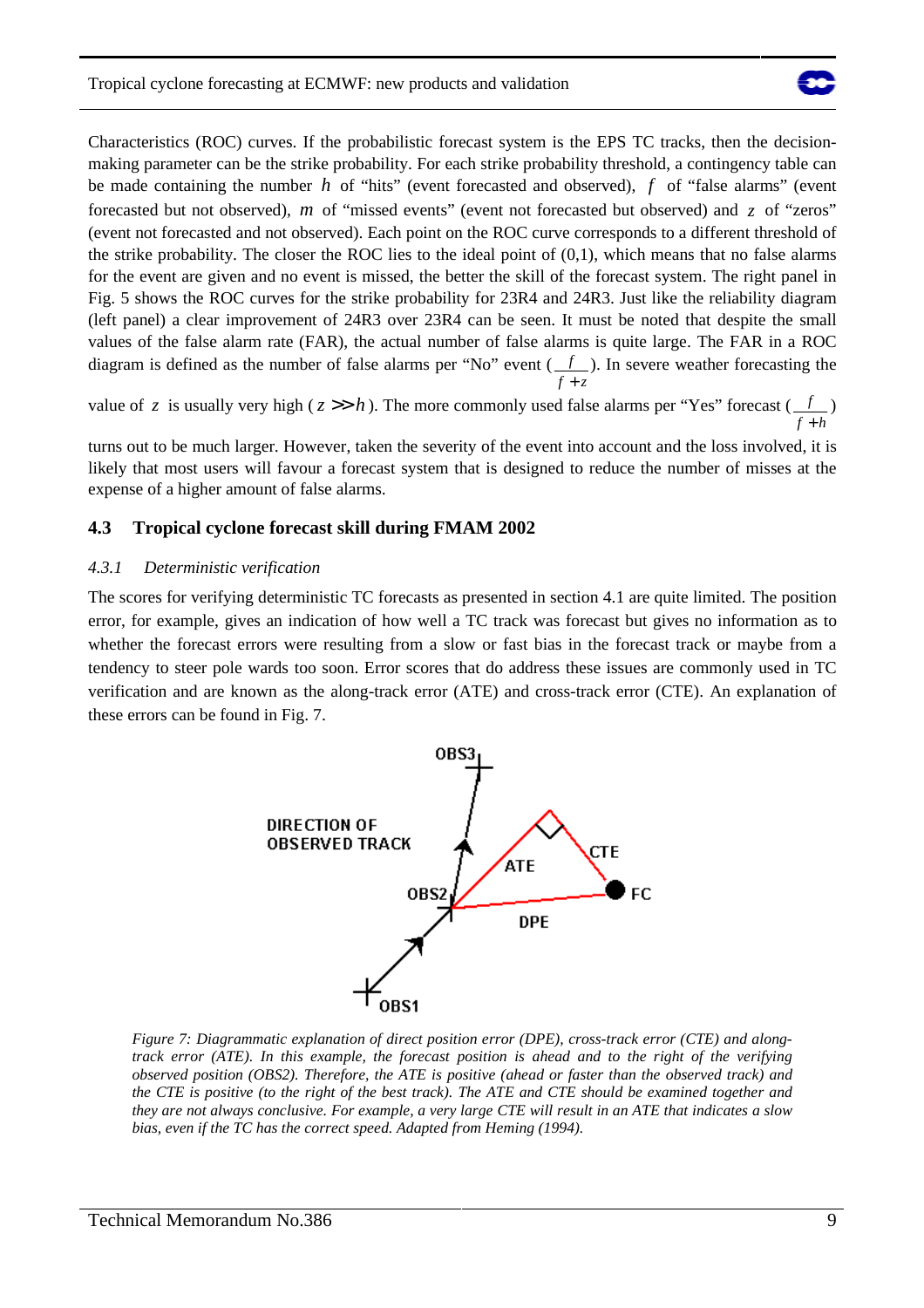

The skill of the deterministic TC forecasts has been assessed for FMAM 2002. Apart from an assessment of the positional error statistics explained in Fig. 7, the skill of the forecasted intensity of the TC has also been evaluated. The results are shown in Fig. 8. A noticeable feature of Fig. 8 is the rapid decrease in sample size with increasing forecast step. The ECMWF tracker detected just over 80 TCs in the analysis whereas this value has dropped to just below 20 for a D+5 forecast. Some decline in sample size, however, *should* be seen. A TC that is observed in real-time and detected in the analysis can dissipate or become extra-tropical a few days later. This natural and unavoidable decline in sample size is depicted with the green curve. It shows the optimum sample size if the model and the ECMWF tracker were to be 100% perfect. However, there are instances that for various reasons the ECMWF tracker fails to detect a TC or that a TC is forecasted to dissipate while it is still observed in real-time at the verifying time. The distance between the green and the red/blue curve represents this undesirable decline in sample size. The ratio is also known as the detection rate.



*Figure 8: Forecast errors and sample sizes at different forecast steps during February, March, April and May (FMAM) for the high resolution T511 (OPER) and the lower resolution T255 EPS control (CTRL).* 

The forecast error in core pressure is always positive which means that the TCs in the analysis and forecasts are on average weaker than observed. This is especially the case for the lower resolution CTRL. Just as in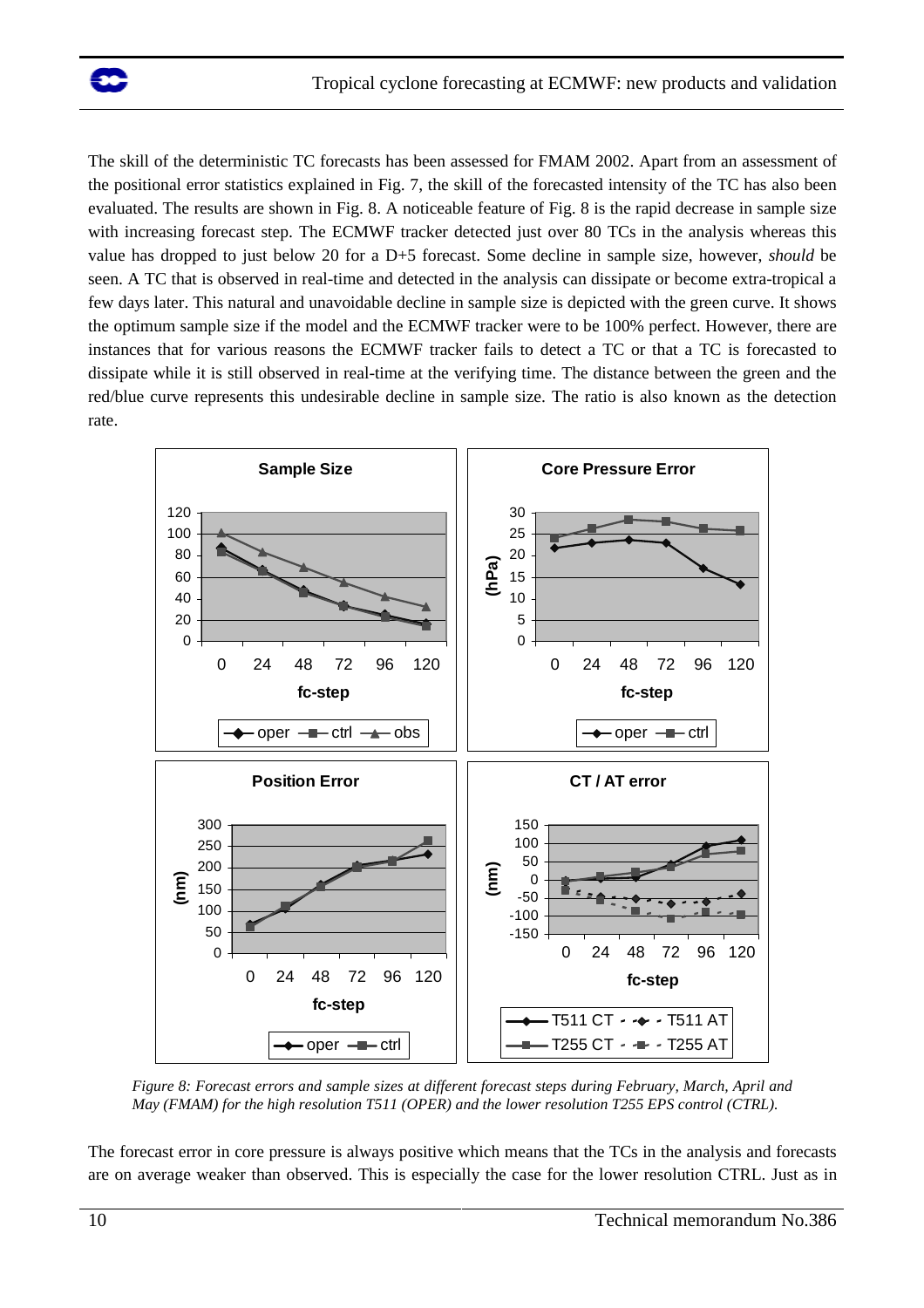

Fig. 4, saturation in core pressure error can be seen with increasing forecast step. However, the absolute values of the core pressure error in the early forecast steps are higher in FMAM 2002 than in September 2001. This difference might be a result from the smaller sample used for Fig. 4. However, it may also be that the skill of TC intensity forecast is basin dependent. The sample for September 2001 contains only northern hemispheric TCs whereas the FMAM 2002 sample consists mainly of southern hemispheric TCs.

The DPE amounts around 60nm in the analysis and increases almost linearly to around 250nm at D+5. Model resolution does not seem to have much impact on the DPE. The bottom-right plot in Fig. 8 shows that both OPER and CTRL have a slow and right-off track bias. However, in this case model resolution seems to play a role. From analysis until D+3 forecast, the ATE for CTRL is almost twice as large as for the OPER while having a comparable CTE. The decreasing negative bias in the ATE after D+3 is not necessarily a result from the increase in the TC speed but may as well, as explained earlier, be caused by a large value of the CTE.

### *4.3.2 Probabilistic verification*

The performance of the EPS has also been evaluated for FMAM 2002. Fig. 9 shows the resulting reliability and ROC diagrams. The reliability diagram reveals that the system is clearly over-confident, even more than for SON 2001 (Fig. 6). Again, this difference might be due to the difference in TC basins during those periods. The same applies to the ROC diagram, which is slightly worse for FMAM 2002 than the ROC curve based on SON 2001.



*Figure 9: Reliability diagram (left) and ROC (right) for the forecast probability that a TC will pass within 65 nm anytime during the first 120 hours of the forecast; each point on the ROC corresponds to a different threshold: from top-right to bottom-left these are 0%, >0%, >10%, >20%, …, >90% and 100%* 

In order to demonstrate the benefit of a statistical approach in the medium forecast range compared to a purely deterministic one, a thorough evaluation between the two is needed. The ROC curves presented in Fig. 6 and Fig. 9 are based on the probabilistic approach, each point representing a different probability threshold for the event. ROC diagrams can also be made for a deterministic approach. By varying the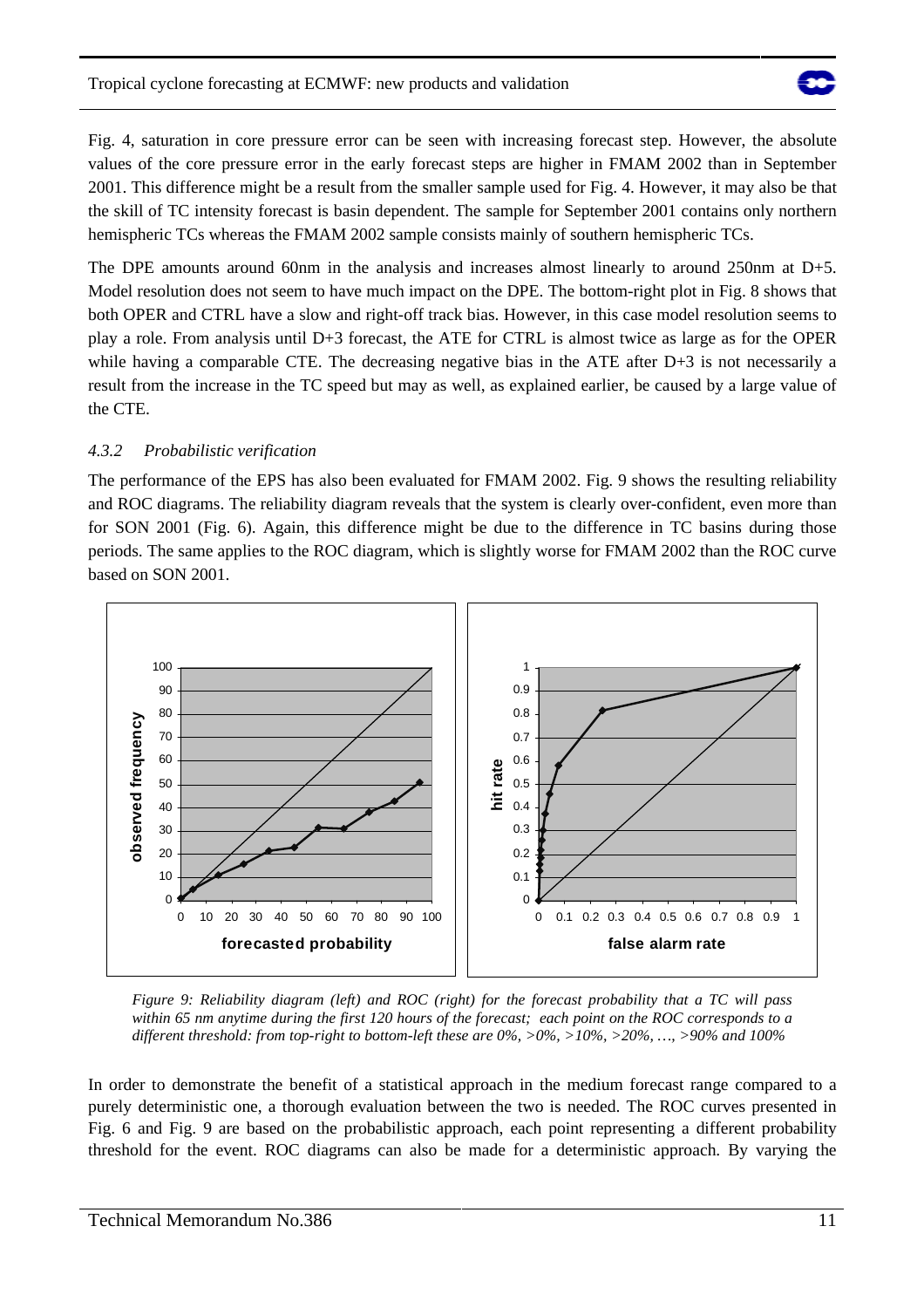

definition of the event itself, one can generate different contingency tables, each one representing a point on the ROC curve.

# **5 Future developments**

The production and evaluation of TC tracks and strike probability will continue routinely. Strike probability maps will soon become available on the ECMWF web server with access restricted to ECMWF Member States at first. There are plans to make the strike probability images on the web and the track forecasts in BUFR on the GTS available to WMO RSMC's with a responsibility for tropical cyclone warnings.

### **Acknowledgements**

Thanks to Horst Böttger, François Lalaurette and Martin Miller for their comments on the manuscript. Special thanks to Hans Hersbach for providing the sub-grid interpolation scheme (see appendix) and Mike Fiorino for making the "enhanced FNMOC tracker" software available as a means for validating the ECMWF TC tracker.

# **References**

Barkmeijer, J., Buizza, R., Palmer, T.N., Puri, K., and J.-F. Mahfouf, 2001: Tropical singular vectors computed with linearized diabatic physics. *Quart. J. Roy. Met. Soc.*, **127**, 685-708.

Buizza, R., 1997: Potential forecast skill of ensemble prediction and spread and skill distributions of the ECMWF ensemble prediction system. *Mon. Wea. Rev.*, **125**, 99-119.

Elsberry, R.L., and L.E. Carr III, 2000: Consensus of dynamical tropical cyclone track forecasts - Errors versus spread. *Mon. Wea. Rev.*, **128**, 4131-4138.

Dong, K., and C.J. Neumann, 1983: On the relative motion of binary tropical cyclones. *Mon. Wea. Rev.*, **111**, 945-953.

Fiorino, M., 2002: SHEM 2001-2002 global model tropical cyclone forecasts. http://metoc.npmoc.navy.mil/jtwc/sitrep/2002.shem/

Heming, J., 1994: Keeping on eye on the hurricane - Verification of tropical cyclone forecast tracks at the Met. Office. *NWP Gazette*, **1**, 2-8.

Marchok, T.P., 2002: How the NCEP tropical cyclone tracker works. *Preprints*, 25<sup>th</sup> conference on hurricanes and tropical meteorology, San Diego, CA, 21-22.

Palmer, T.N., Barkmeijer, J., Buizza, R., Jakob, C., Lalaurette, F., Paccagnella, T., and D. Richardson, 2001: Severe weather prediction. *ECMWF Tech. Memo.*, **352**.

Puri, K., Barkmeijer, J. and T.N. Palmer, 2001: Ensemble prediction of tropical cyclones using targeted diabatic singular vectors. *Quart. J. Roy. Met. Soc.*, **127**, 709-731.

U.K. Met. Office, 2001: http://www.metoffice.gov.uk/sec2/sec2cyclone/tcbulletins/2001/September.html

Sinclair, M.R., 1994: An objective cyclone climatology study for the southern hemisphere. *Mon. Wea. Rev.*, **122**, 2239-2256.

Vitart, F., Stockdale, T.N., 2001: Seasonal forecasting of tropical storms using coupled GCM integrations. *Mon. Wea. Rev.*, **129**, 2521-2537.